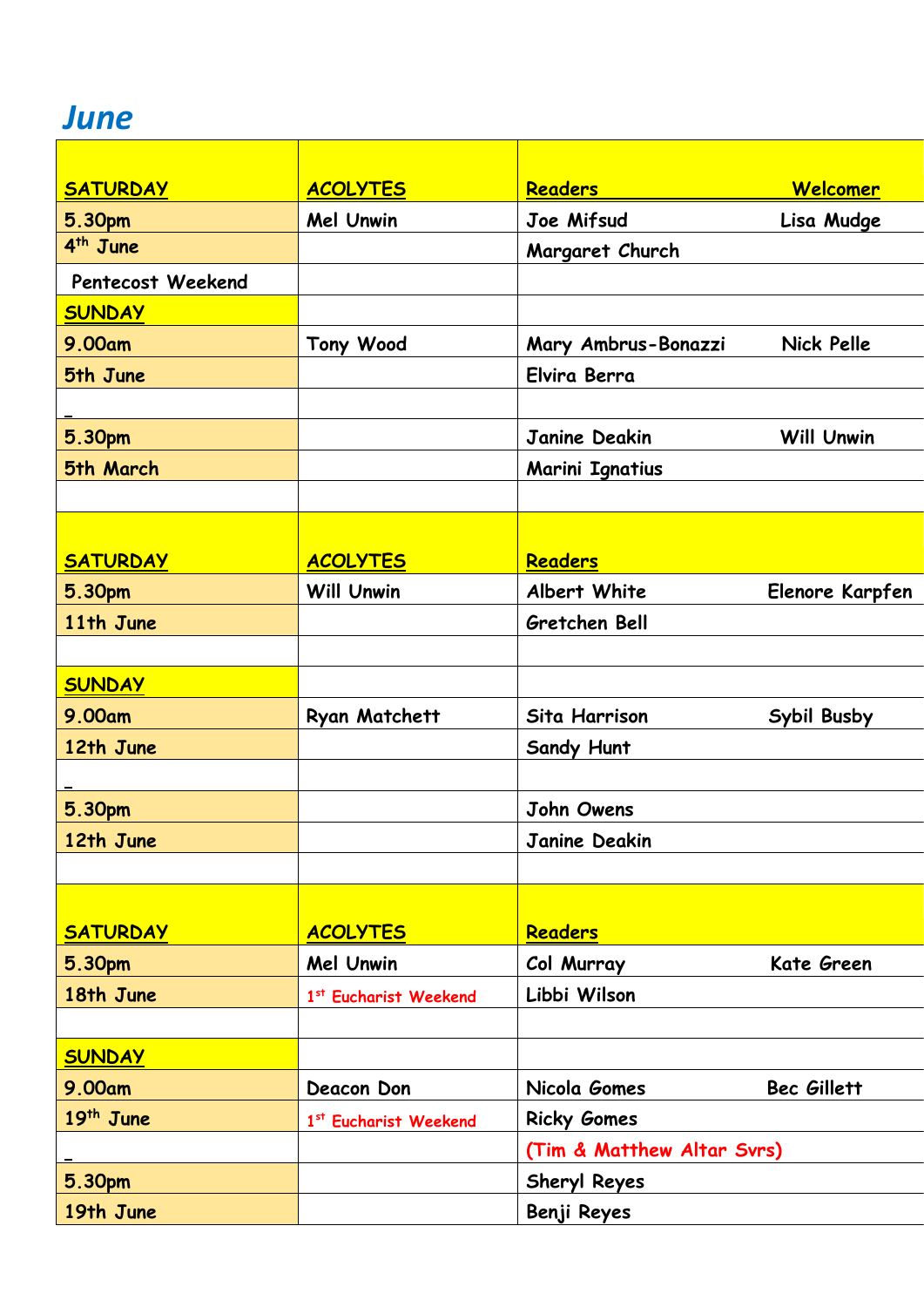| <b>SATURDAY</b>       | acolytes         | readers                 | welcomer            |
|-----------------------|------------------|-------------------------|---------------------|
| 5.30pm                | Michael Harriden | Karen Wheatley          | <b>Nigel Priest</b> |
| 25 <sup>th</sup> June |                  | Lisa Mudge              |                     |
|                       |                  |                         |                     |
| <b>SUNDAY</b>         |                  |                         |                     |
| 9.00am                | Deacon Don       | <b>Richard Hobbs</b>    | <b>Tony Wood</b>    |
| 26th June             |                  | <b>Clare Hobbs</b>      |                     |
|                       |                  |                         |                     |
| 5.30pm                |                  | Kripa Antony            | <b>Mel Unwin</b>    |
| 26 <sup>th</sup> June |                  | <b>Antony Stanilaus</b> |                     |
|                       |                  |                         |                     |
|                       |                  |                         |                     |
|                       |                  |                         |                     |
|                       |                  |                         |                     |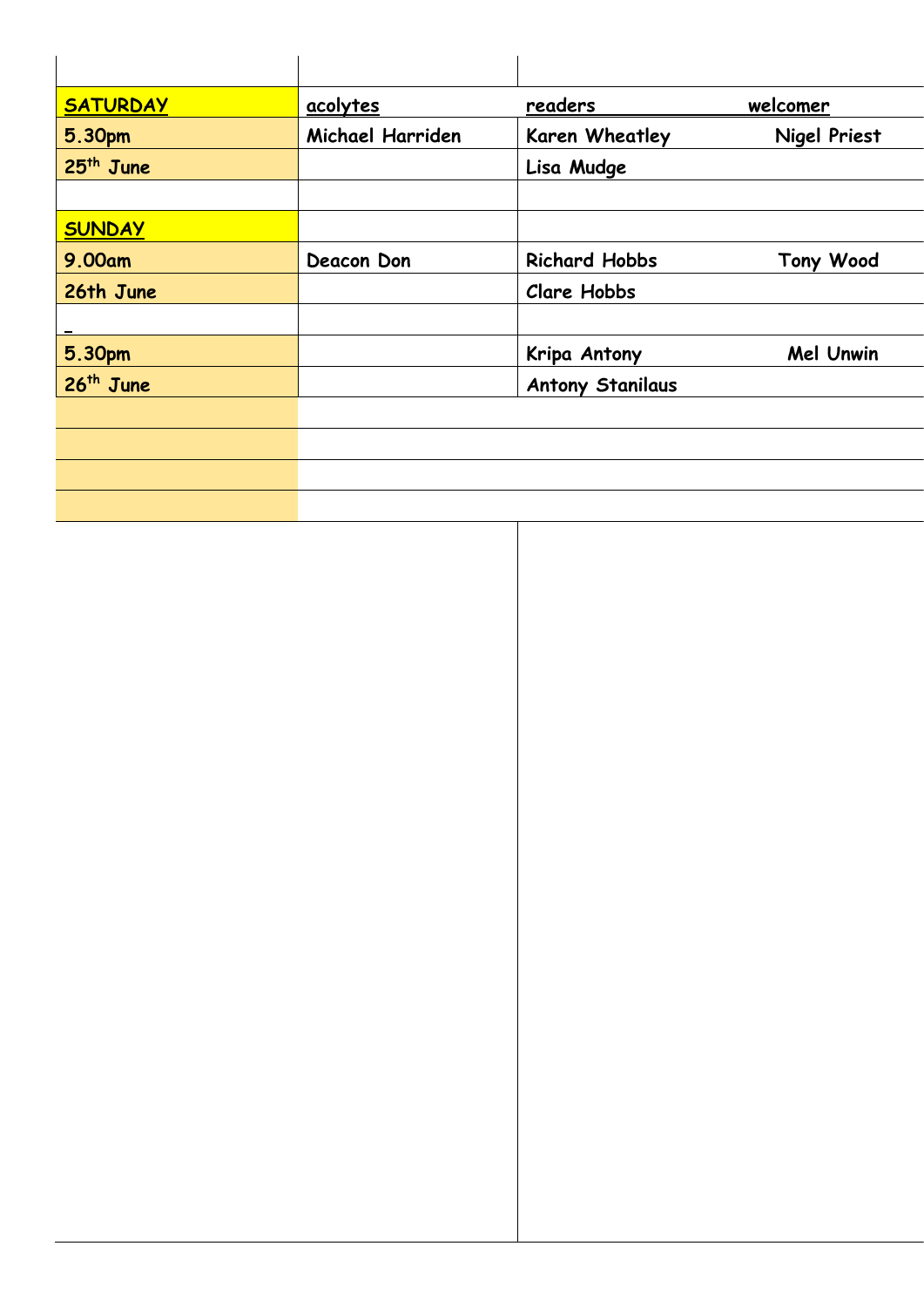## *JULY*

| J U L I               |                   |                        |                    |
|-----------------------|-------------------|------------------------|--------------------|
|                       |                   |                        |                    |
| <b>SATURDAY</b>       | <b>ACOLYTES</b>   | Readers                | Welcomer           |
| <b>5.30pm</b>         | Michael Harriden  | Col Murray             | Kate Green         |
| 2nd July              |                   | Anne Alexander         |                    |
|                       |                   |                        |                    |
| <b>SUNDAY</b>         |                   |                        |                    |
| 9.00am                | <b>Tony Wood</b>  | Leah Taylor            | Selina Stanford    |
| 3rd July              |                   | Bec Gillett            |                    |
|                       |                   |                        |                    |
| 5.30pm                | <b>Mel Unwin</b>  | Janine Deakin          |                    |
| 3rd July              |                   | John Owens             |                    |
|                       |                   |                        |                    |
|                       |                   |                        |                    |
| <b>SATURDAY</b>       | <b>ACOLYTES</b>   | Readers                |                    |
| 5.30pm                | <b>Will Unwin</b> | Ken Smith              | Lisa Mudge         |
| 9th July              |                   | Joe Mifsud             |                    |
|                       |                   |                        |                    |
| <b>SUNDAY</b>         |                   |                        |                    |
| 9.00am                | L Matchett        | Paul Jackson           | <b>Bec Gillett</b> |
| 10th July             |                   | Elvira Berra           |                    |
|                       |                   |                        |                    |
| 5.30pm                |                   | <b>Sheryl Reyes</b>    |                    |
| 10 <sup>th</sup> July |                   | Benji Reyes            |                    |
|                       |                   |                        |                    |
|                       |                   |                        |                    |
| <b>SATURDAY</b>       | <b>ACOLYTES</b>   | <b>Readers</b>         |                    |
| 5.30pm                | <b>Deacon Don</b> | Margaret Church        | Anne Alexander     |
| 16th July             |                   | Albert White           |                    |
|                       |                   |                        |                    |
| <b>SUNDAY</b>         |                   |                        |                    |
| 9.00am                | <b>Deacon Don</b> | <b>Tony Wood</b>       | <b>Nick Pelle</b>  |
| 17th July             |                   | <b>Sandy Hunt</b>      |                    |
|                       |                   |                        |                    |
| <b>5.30pm</b>         | <b>Mel Unwin</b>  | <b>Marini Ignatius</b> |                    |
| 17th July             |                   | <b>Janine Deakin</b>   |                    |
|                       |                   |                        |                    |
|                       |                   |                        |                    |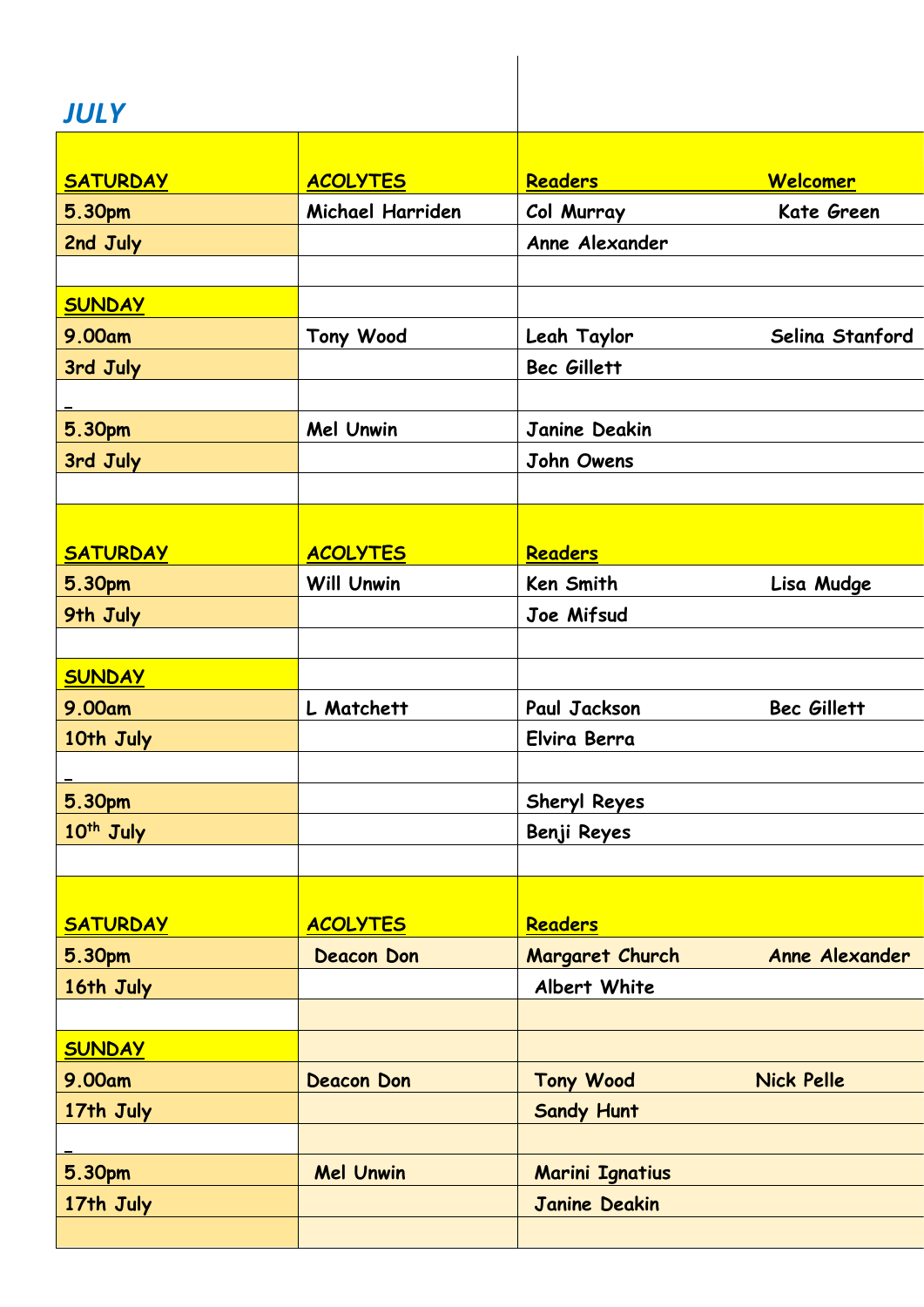| <b>SATURDAY</b> | <b>ACOLYTES</b>  | <b>Readers</b>           | <b>Welcomer</b>     |
|-----------------|------------------|--------------------------|---------------------|
| 5.30pm          | Michael Harriden | Albert White             | Karen Wheatley      |
| 23rd July       |                  | Gretchen Bell            |                     |
|                 |                  |                          |                     |
| <b>SUNDAY</b>   |                  |                          |                     |
| 9.00am          | Deacon Don       | <b>Clare Hobbs</b>       | <b>Nick Pelle</b>   |
| 24th July       |                  | <b>Richard Hobbs</b>     |                     |
|                 |                  |                          |                     |
| 5.30pm          |                  |                          |                     |
| 24th July       |                  | Kripa Antony             |                     |
|                 |                  | <b>Antony Stanislaus</b> |                     |
|                 |                  |                          |                     |
|                 |                  |                          |                     |
|                 |                  |                          |                     |
|                 |                  |                          |                     |
|                 |                  |                          |                     |
| <b>SATURDAY</b> | <b>ACOLYTES</b>  | Readers                  | <b>Welcomer</b>     |
| <b>5.30pm</b>   | Deacon Don       | Joe Mifsud               | <b>Nigel Priest</b> |
| 30th July       |                  | Col Murray               |                     |
|                 |                  |                          |                     |
| <b>SUNDAY</b>   |                  |                          |                     |
| 9.00am          | Tony Wood        | Sita Harrison            | Mary Dorrian        |
| 31st July       |                  | Mary Ambrus-Bonazzi      |                     |
|                 |                  |                          |                     |
| <b>5.30pm</b>   |                  | John Owens               |                     |
| 31st July       |                  | Belinda Strahorn         |                     |
|                 |                  |                          |                     |
|                 |                  |                          |                     |
|                 |                  |                          |                     |
|                 |                  |                          |                     |
|                 |                  |                          |                     |
|                 |                  |                          |                     |
|                 |                  |                          |                     |
|                 |                  |                          |                     |
|                 |                  |                          |                     |
|                 |                  |                          |                     |
|                 |                  |                          |                     |
|                 |                  |                          |                     |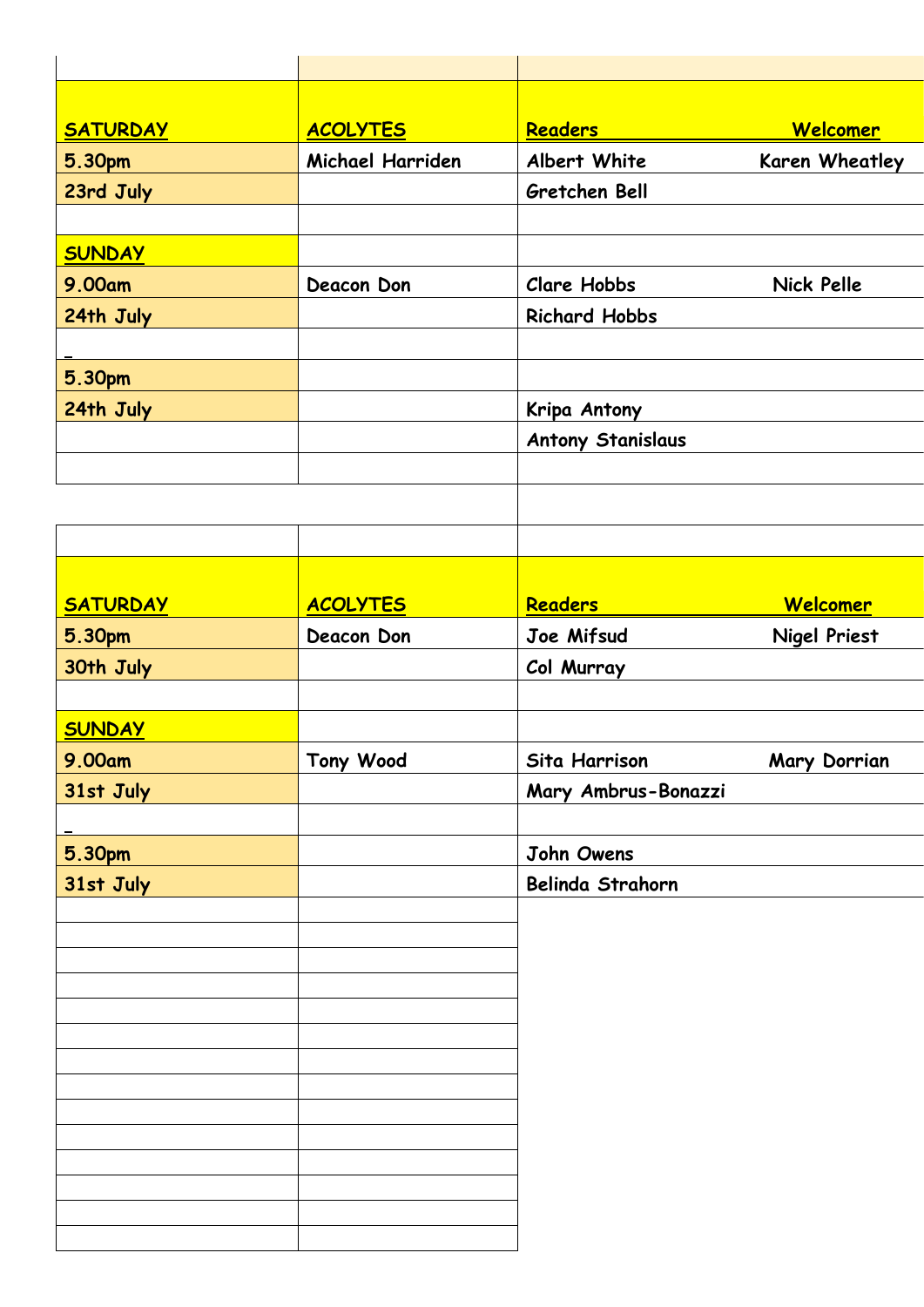| <b>AUGUST</b>           |                   |                      |                     |
|-------------------------|-------------------|----------------------|---------------------|
| <b>SATURDAY</b>         | <b>ACOLYTES</b>   | <b>READERS</b>       | <b>WELCOMER</b>     |
| 5.30pm                  | <b>Will Unwin</b> | Karen Wheatley       | Lisa Mudge          |
| 6 <sup>th</sup> August  |                   | Anne Alexander       |                     |
|                         |                   |                      |                     |
| <b>SUNDAY</b>           |                   |                      |                     |
| 9.00am                  | <b>Tony Wood</b>  | Paul Jackson         | Selina Stanford     |
| 7 <sup>th</sup> August  |                   | Rebecca Gillett      |                     |
|                         |                   |                      |                     |
| 5.30pm                  | <b>Mel Unwin</b>  | Kripa & Antony       |                     |
| 7th August              |                   |                      |                     |
|                         |                   |                      |                     |
|                         |                   |                      |                     |
| <b>SATURDAY</b>         |                   |                      |                     |
| 5.30pm                  | Michael Harriden  | Albert White         | <b>Nigel Priest</b> |
| 13th August             |                   | Ken Smith            |                     |
|                         |                   |                      |                     |
| <b>SUNDAY</b>           |                   |                      |                     |
| 9.00am                  | Deacon Don        | <b>Clare Hobbs</b>   | Bec Gillett         |
| 14th August             |                   | <b>Richard Hobbs</b> |                     |
|                         |                   |                      |                     |
| 5.30pm                  | Mel Unwin         | Belinda Strahorn     |                     |
| 14th August             |                   | John Owens           |                     |
|                         |                   |                      |                     |
|                         |                   |                      |                     |
| <b>SATURDAY</b>         |                   |                      |                     |
| 5.30pm                  | Deacon Don        | Margaret Church      | Libbi Wilson        |
| 20 <sup>th</sup> August |                   | Mel Unwin            |                     |
|                         |                   |                      |                     |
| <b>SUNDAY</b>           |                   |                      |                     |
| 9.00am                  | Laura Matchett    | Sandy Hunt           | Tony Wood           |
| 21st August             |                   | Paul Jackson         |                     |
|                         |                   |                      |                     |
| 5.30pm<br>21st August   |                   | Sheryl & Benji Reyes |                     |
|                         |                   |                      |                     |
|                         |                   |                      |                     |
|                         |                   |                      |                     |
|                         |                   |                      |                     |